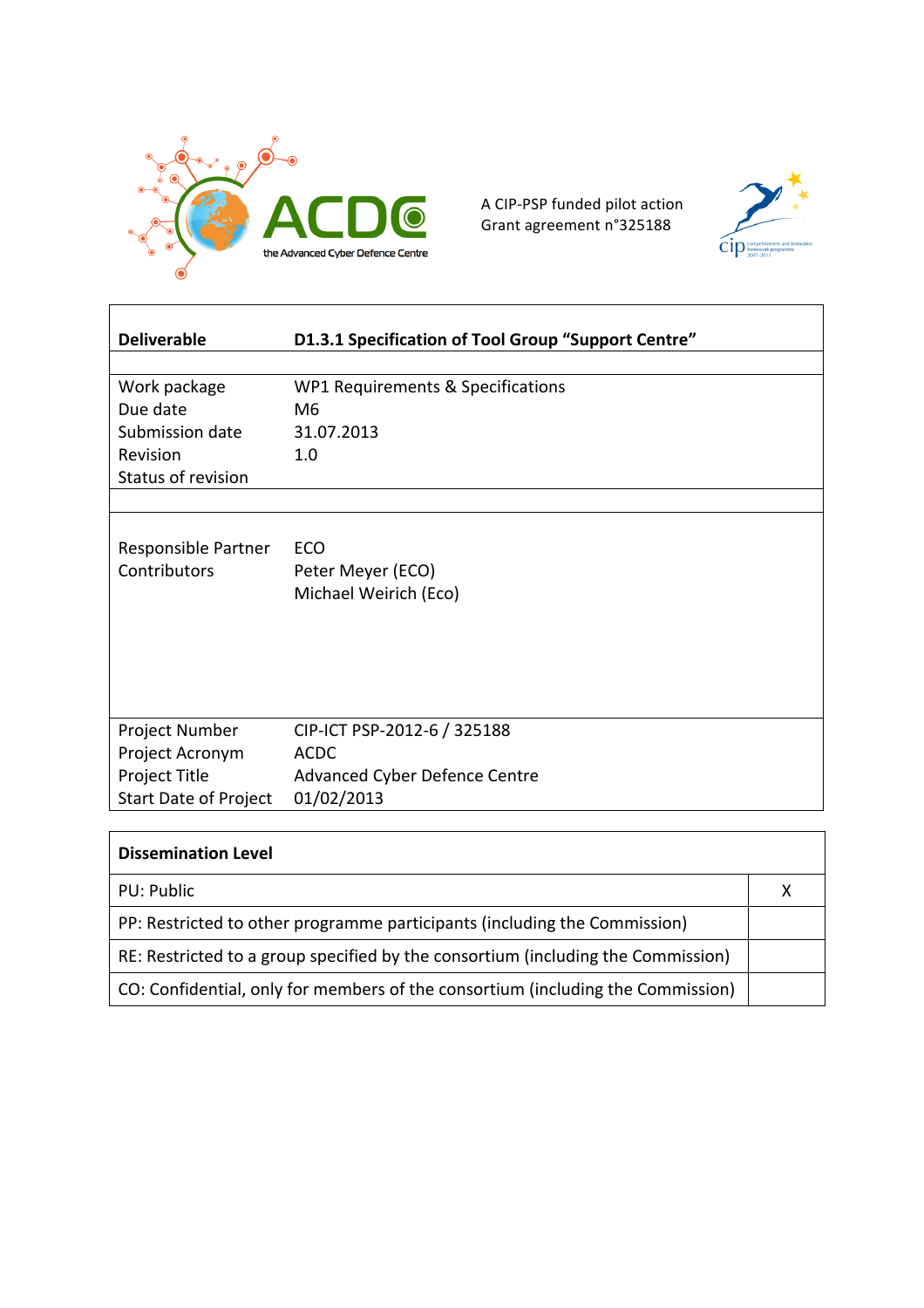

# **Version history**

| Rev.  | Date       | Author            | <b>Notes</b>                                                                                      |
|-------|------------|-------------------|---------------------------------------------------------------------------------------------------|
| v.0.1 | 06/13/2013 | Peter Meyer (ECO) | Initial structure of the<br>document / table of content                                           |
| v.0.2 | 06/20/2013 | Peter Meyer (ECO) | Revised table of content,<br>provided details to bullet<br>points.                                |
| v.0.3 | 07/02/2013 | Peter Meyer (ECO) | Updated information to German<br>support centre, included concept<br>for a central support centre |
| V.1.0 | 07/30/2013 | Peter Meyer (ECO) |                                                                                                   |
| V.1.1 | 12/09/2013 | Peter Meyer (ECO) | Added minimal requirements                                                                        |
| V1.2  | 12/10/2013 | Peter Meyer (ECO) | Replaced EII with ISCTI for the<br>Italian Support Centre                                         |
| V1.3  | 23.01.2014 | Michael Weirich   | Minor fixes - responsible<br>Partner, languages of the<br>support chentres                        |

# **Glossary**

ACDC Advanced Cyber Defence Centre ABBZ **German Anti Botnet Advisory Centre** OTRS Customer Support System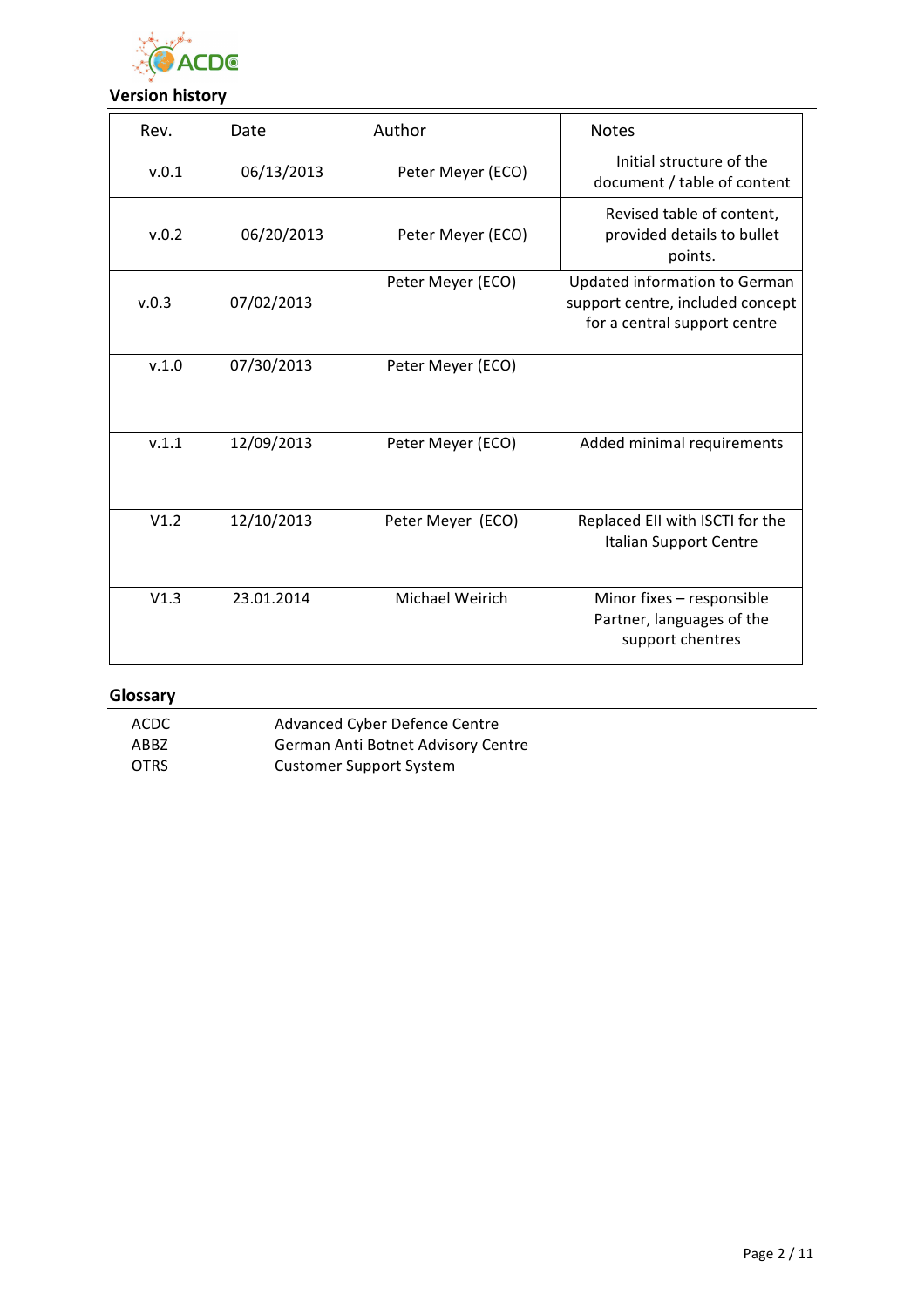

| 1.   |                                                                                           |  |
|------|-------------------------------------------------------------------------------------------|--|
| 2.   |                                                                                           |  |
|      | 2.1.                                                                                      |  |
|      | 2.1.1.                                                                                    |  |
|      | 2.1.2.                                                                                    |  |
|      | 2.1.3.                                                                                    |  |
|      | 2.1.4.                                                                                    |  |
|      | 2.1.5.                                                                                    |  |
|      | 2.1.6.                                                                                    |  |
|      | 2.1.7.                                                                                    |  |
|      | 2.1.8.                                                                                    |  |
|      | 2.1.9.                                                                                    |  |
|      | 2.1.10.                                                                                   |  |
|      | 2.2.                                                                                      |  |
| 2.3. |                                                                                           |  |
|      |                                                                                           |  |
| 3.1. |                                                                                           |  |
| 3.2. |                                                                                           |  |
| 3.3. |                                                                                           |  |
|      | 3.3.1.                                                                                    |  |
|      | 3.3.2.                                                                                    |  |
|      | 3.3.3.                                                                                    |  |
|      | 3.3.4.<br>3.3.5.                                                                          |  |
|      | 3.3.6.                                                                                    |  |
|      |                                                                                           |  |
|      | 3.4.1.                                                                                    |  |
|      | 3.4.2.                                                                                    |  |
|      | 3.4.3.                                                                                    |  |
| 3.5. |                                                                                           |  |
| 3.6. |                                                                                           |  |
| 4.   |                                                                                           |  |
| 4.1. |                                                                                           |  |
| 4.2. |                                                                                           |  |
| 4.3. |                                                                                           |  |
|      | 4.3.1.                                                                                    |  |
|      | 4.3.2.                                                                                    |  |
|      | 4.3.3.                                                                                    |  |
|      | The ticket system: Generating the ticket number in accordance with data privacy<br>4.3.4. |  |
|      |                                                                                           |  |
|      | 4.3.5.                                                                                    |  |
| 4.4. |                                                                                           |  |
|      | 4.5.                                                                                      |  |
|      | 4.5.1.                                                                                    |  |
|      | 4.5.2.                                                                                    |  |
|      | 4.5.3.                                                                                    |  |
| 5.   |                                                                                           |  |

# **Table of figures**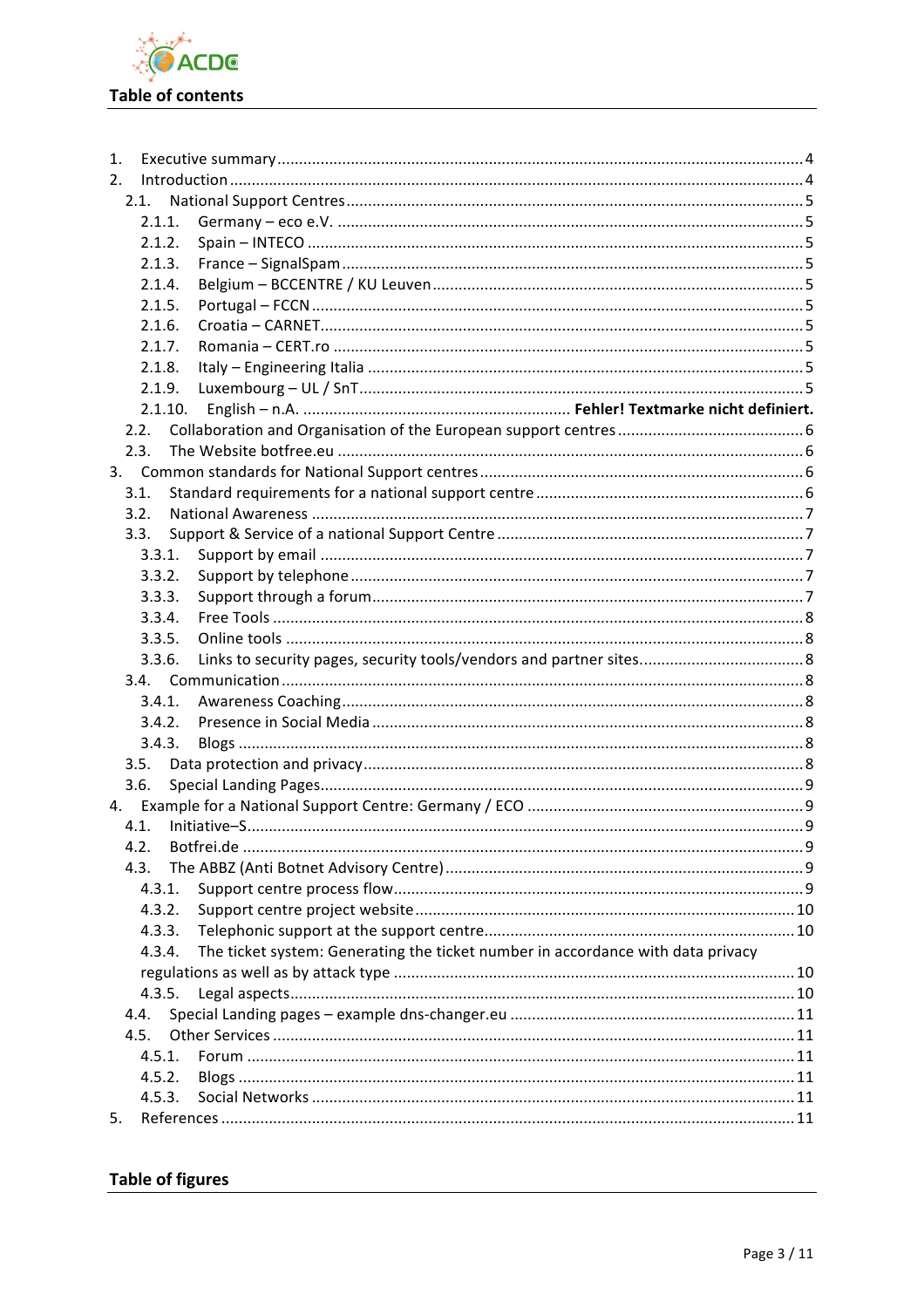

## **Table of tables**

# **1. Executive summary**

This document describes the specifications for a tool group support centre. The support centres are the first point of contact for victims of cyber crime and the main resource of information and knowledge for prevention, awareness and dissemination of infected electronic devices. The support centres represent the initiative to the broad public by interacting directly with end-users and the project has the goal to provide 8 National Support Centres in the participating Member States. 

# **2. Introduction**

One of the goals of the ACDC pilot project is a network of 8 National Support Centres being established in the countries participating in ACDC. National Support Centres already exist in Germany Spain, Luxembourg and partially France, five additional Support Centres need to setup in Italy, Portugal, Romania, Belgium and Croatia.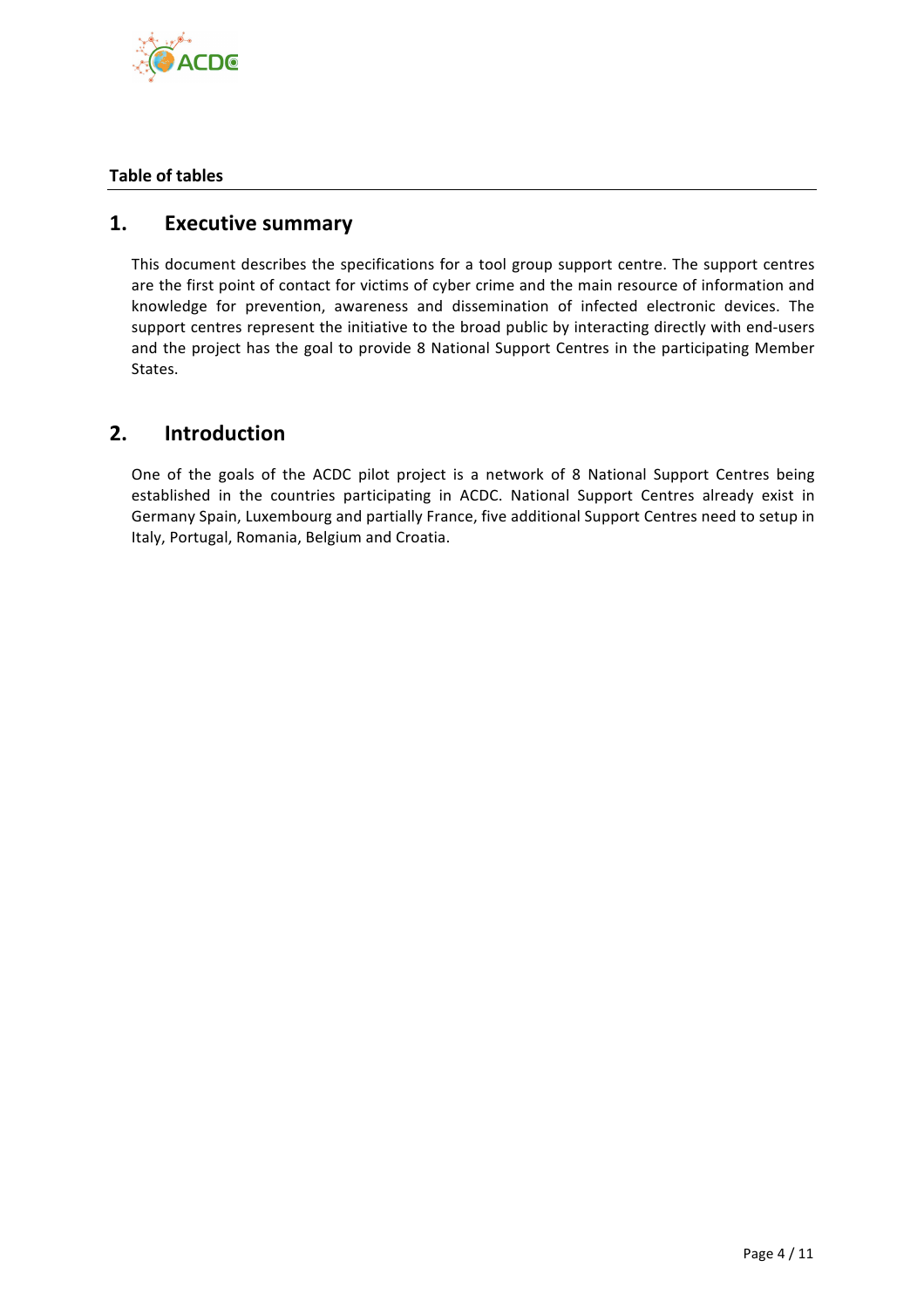

## **2.1.** National Support Centres

The following organisations will setup a national support centre:

- **2.1.1.** Germany eco e.V.
- *2.1.2. Spain – INTECO*
- *2.1.3. France – SignalSpam*
- 2.1.4. **Belgium BCCENTRE / KU Leuven**
- *2.1.5. Portugal – FCCN*
- *2.1.6. Croatia – CARNET*
- *2.1.7. Romania – CERT.ro*
- *2.1.8. Italy – ISCTI*

#### 2.1.9. Luxembourg - UL / SnT

No partner from the UK/Ireland has committed in establishing an English Support Centre, English Speakers will be directed to the English Version of the German Support Centre botfrei.de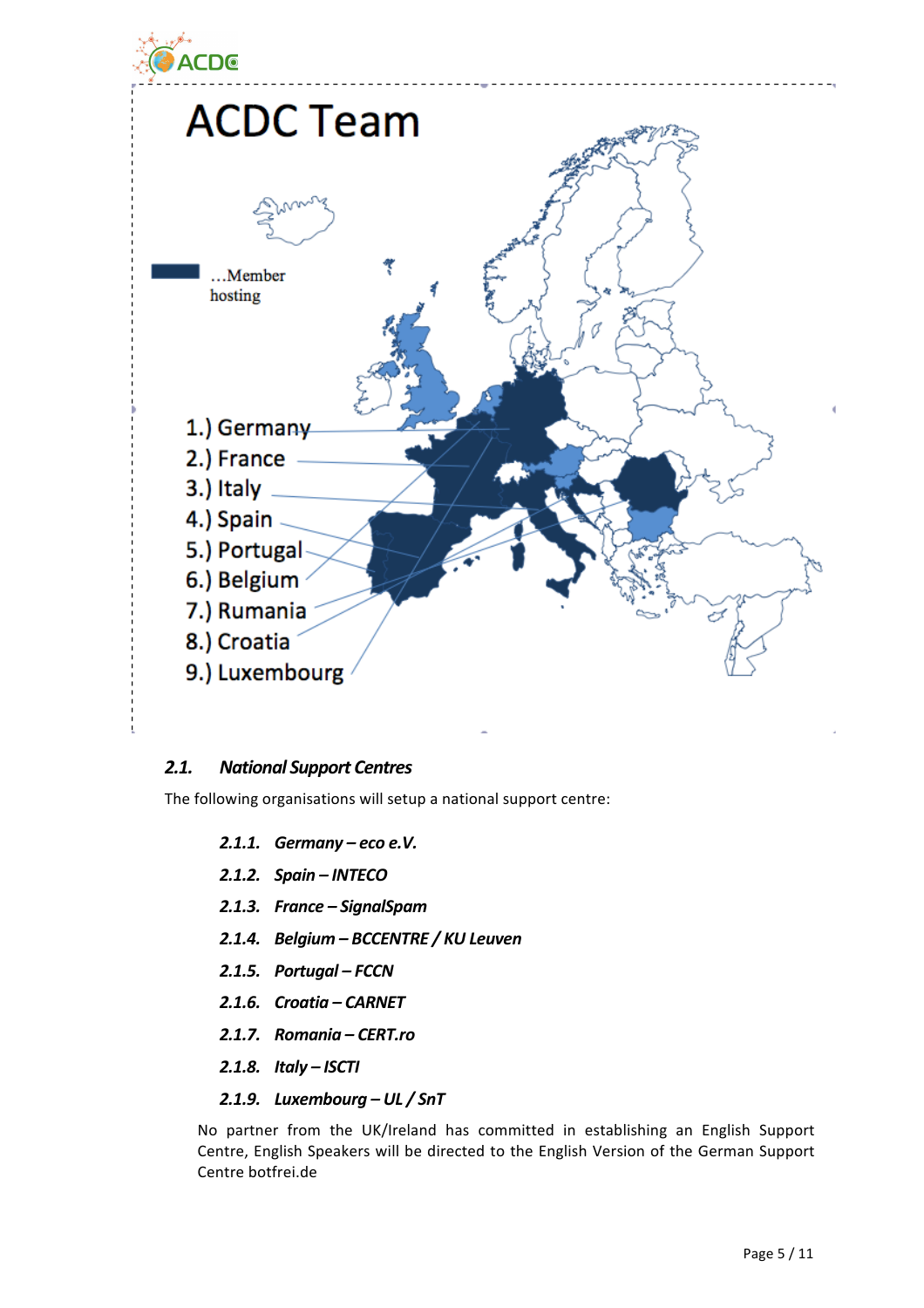

Each of these organisations is responsible to identify an operator for the national support centre and ensure that a national support centre is up and functional as part of the pilot project. Each National Support Centre needs to ensure that it is adequately funded to provide the basic requirements for national support centre as part of the ACDC initiative. It is recommended that the funding and Support Centre get established under the premise of long-term activity going beyond the duration of the ACDC pilot project. It is also recommend that the Support Centres will get operated by a neutral, non-commercial organisation like a CERT, association, independent foundation or government entity.

## 2.2. Collaboration and Organisation of the European support centres

The national support centres are presenting themselves as part of the ACDC-Initiative. Even though each national support centre will be acting independently, it is necessary that the centres collaborate and sync up on their activities. Therefore, there is a suggestion to establish a "European Anti-Botnet Support Centre Council" to coordinate the activities of the European Support Centres even after the end of the pilot project. During the ACDC project, Eco as the project coordinator will lead the cooperation between the national support centres and initialize the founding of an official organisation after the end of the pilot project. This council would coordinate European Wide activities like campaigns; news/press releases and ensure the regular the communication and exchange between the National Support Centres.

## *2.3. The Website botfree.eu*

The website botfree.eu will not be a full operational national support centre. The website is intended as a landing page, pointing users to their national support centres. Providers of a national support centre can either link to their own domain, but it is also possible to host a national support centre directly on a subdomain of botfree.eu, e.g. like italia.botfree.eu The botfree.eu website may also host dissemination tools that have been developed by the ACDCconsortium or other tools like a joint forum or blog.

# **3. Common standards for National Support centres**

As the national support centre being part of the ACDC-Project, it is necessary that national support centres provide a basic standard of information as defined in the goals of the ACDC project: 

- **Information**
- **Dissemination**
- **Prevention**

The exact level of service of a national support centre is based on the available budget and funding of the organisation that is operating the support centre. The support centre itself can range from a simple website up to a service-level exceeding the current functionality of the German Support Centre botfrei.de.

## **3.1.** Standard requirements for a national support centre

- There should be an operator/owner in the country running the support centre.
- The Website must be available in the official language(s) spoken in the hosting country.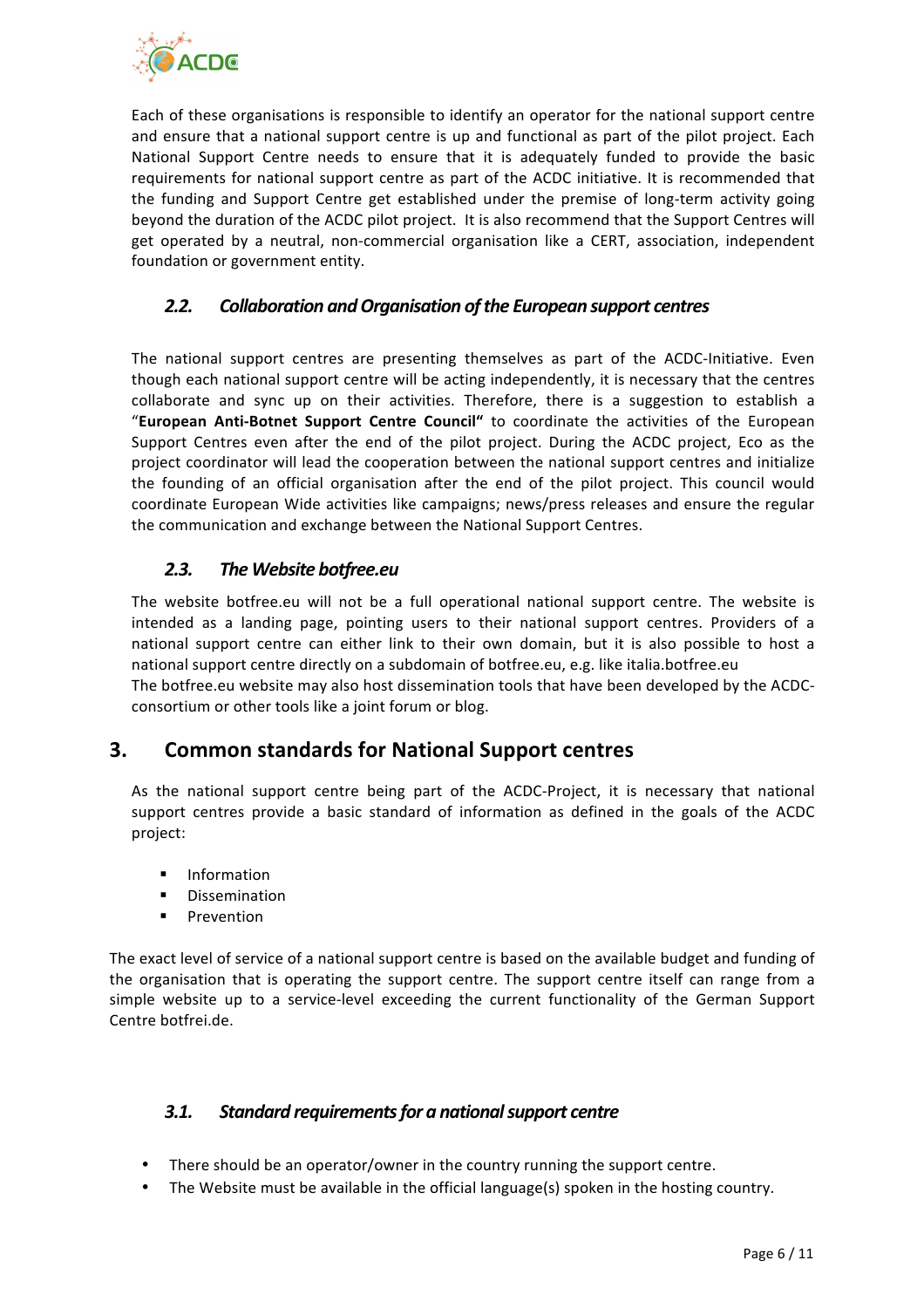

- There must be an option to contact the operating organisation.
- The website needs to provide content towards information, dissemination and prevention.
- The operating organisation needs to update the website regularly. This includes security updates, same as news/press releases related to ACDC and updates to internal dissemination tools.
- The operator needs to participate and collaborate with activities driven by the other national Support Centres within ACDC.
- The operator of the support centre is responsible to maintain the highest security standards for its website.
- The operator of the support centre is responsible to translate content related to the ACDC-Initiative into the operating language.
- The National Support Centre needs to display the ACDC Logo
- The Service of the Support Centre needs to be free of charge
- The National Support needs to apply common data privacy standards

## *3.2. National Awareness*

The operator of a national support centre needs to reach out to all national Internet Service Providers to promote and to inform them about their support centre and to indicate how a workflow in regards of customer notification in case of an infection can be established.

## *3.3. Support & Service of a national Support Centre*

Each national support centre will be able to decide based on its funding how to setup their service level for a national support centre. The options below are a recommendation how to extend the service beyond the standard functions.

#### 3.3.1. Support by email

Support by email should be handled by a central help desk system. Privacy needs to be in line with national regulations. Responses should be made in a timely manner. A receipt confirmation for a request with a ticket number always indicates a good service and is recommended. For the support level, it is recommended having templates for standard responses and to provide a knowledge database on the website. ECO has made some good experience with OTRS and it is recommended to utilize this platform across other European support centres. OTRS supports customized queues, ticket numbers, templates and comprehensive search functionalities, basically all functions that are required to run a support system efficiently. An implementation of one standard ticketing system would allow the European Support Centres to benefit from synergies and to standardize their services.

## **3.3.2.** Support by telephone

The costs a phone call should not exceed the costs of a local call, ideally even a toll-free number should be made available. It is open to each support centre to specify their own support time, but it is recommend providing those during common business days and hours only. Based on the experience eco has made, a 24/7 phone support is not necessary.

## *3.3.3. Support through a forum*

In order to keep the direct efforts for phone and email support at a low level, it is recommend to build a support forum and to establish a strong community with a knowledge repository.

The forum needs to be living forum, so it is recommended to recruit and identify volunteers that actively contribute to the forum. The forum should run on an open-source forum system like Vbulletin.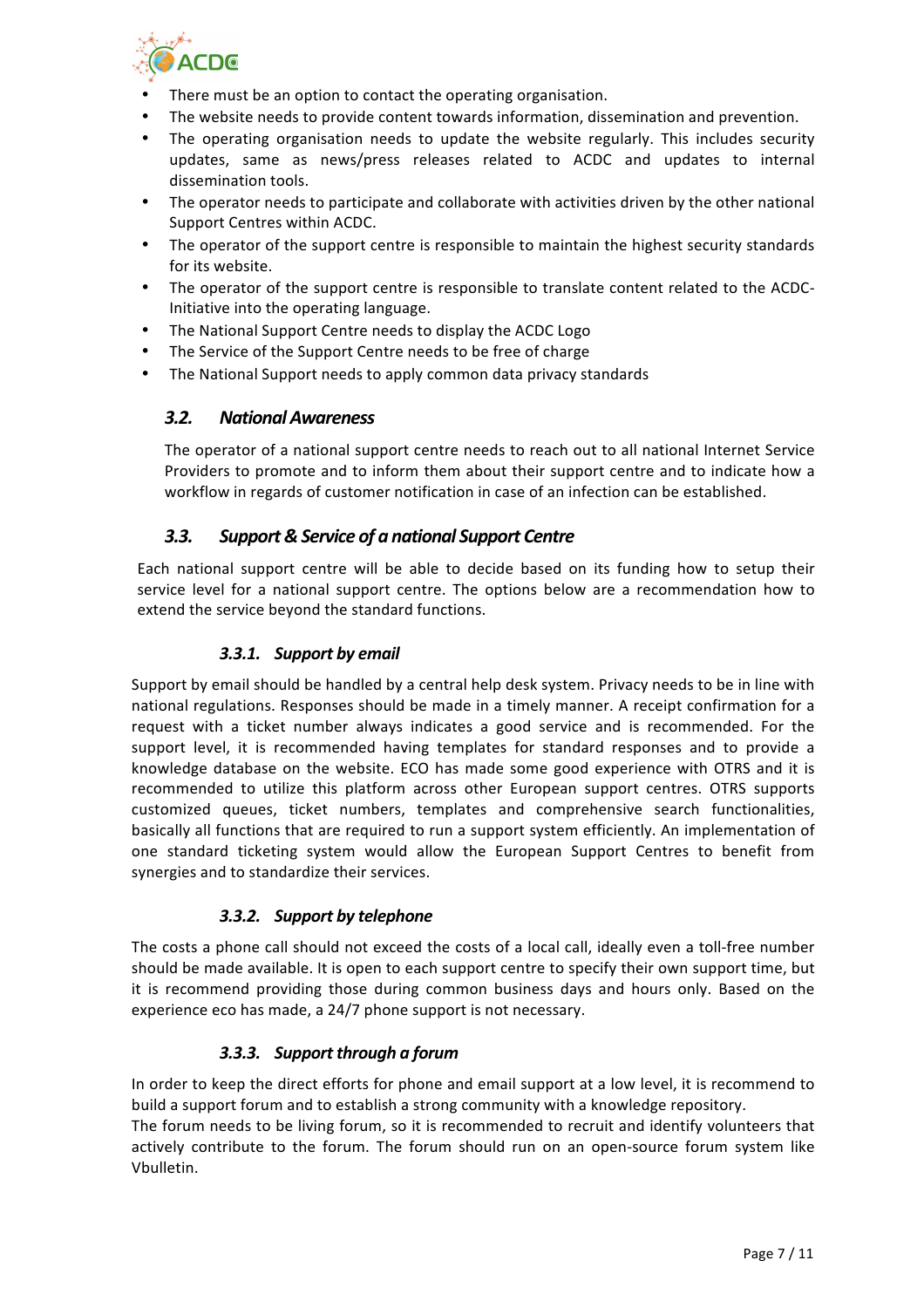

## *3.3.4. Free Tools*

All provided dissemination tools on the website need to be free of charge. The provided tools should also be presented along with a detailed tutorial and screenshots on the website. The available tools need to support all common operating system, especially Microsoft Windows. The portfolio of tools needs to include specific threat-related removals tools, tools for general detection and analysis, same as additional tools for maintenance like for backups. Tools identified as beneficial for the goals of the botfree.eu initiative should be distributed across all national support centres. The Operator of a national Support Centre should also support the localization of tools and manuals being provided as part of the ACDC initiative. Tools can be hosted on a national support centre, on the botfree.eu platform or just linked to the vendor website.

## *3.3.5. Online tools*

The ACDC project will also provide online security checks. This includes testing for up-to-date plugins, browsers, operating systems or other extensions, properly configured firewalls or routers or the detection of other potential security risks. Tools identified as beneficial for the goals of the botfree.eu initiative should be included or linked across all national support centres

#### 3.3.6. Links to security pages, security tools/vendors and partner sites.

A national support centre should provide a strong and comprehensive directory of security websites, covering all areas of Internet security, privacy etc. The links could be marked with affiliate programs to receive funding; the same option applies to sponsored ads. Any placed Ads on botfree.eu needs to be related to the aims of the ACDC-project with a clear focus on security related advertisement, brands and products.

#### *3.4. Communication*

#### **3.4.1.** Awareness Coaching

One of the main ACDC project goals is the area of prevention. This needs to be raised by regular and detailed security awareness coaching. National support centres should synchronize on their campaigns and especially try to release this coaching on a regular and frequent basis. It is also necessary to use simple language and screenshots etc., as the target of the awareness coaching are mostly non-technical end-users.

#### **3.4.2.** Presence in Social Media

The botfree.eu and the national support centres should be actively present in social media, especially on the big three social platforms  $-$  Facebook, Twitter and Google Plus. The support centres should use those platforms to reach a broader audience in order to raise security awareness, general information on security and the ACDC project itself.

## *3.4.3. Blogs*

The botfree.eu and the national support centres should be publishing regular blog postings. The posting should cover special threats, provide help on major threats and raise security awareness in general.

## **3.5.** Data protection and privacy

The national support centres need to maintain a common standard on data protection and privacy. The general consensus is that the support centres do not collect or store any personal data. The tickets from the users/ISPs will remain anonymous, as described in the procedures of the German support centre. The support centre websites must explain website visitors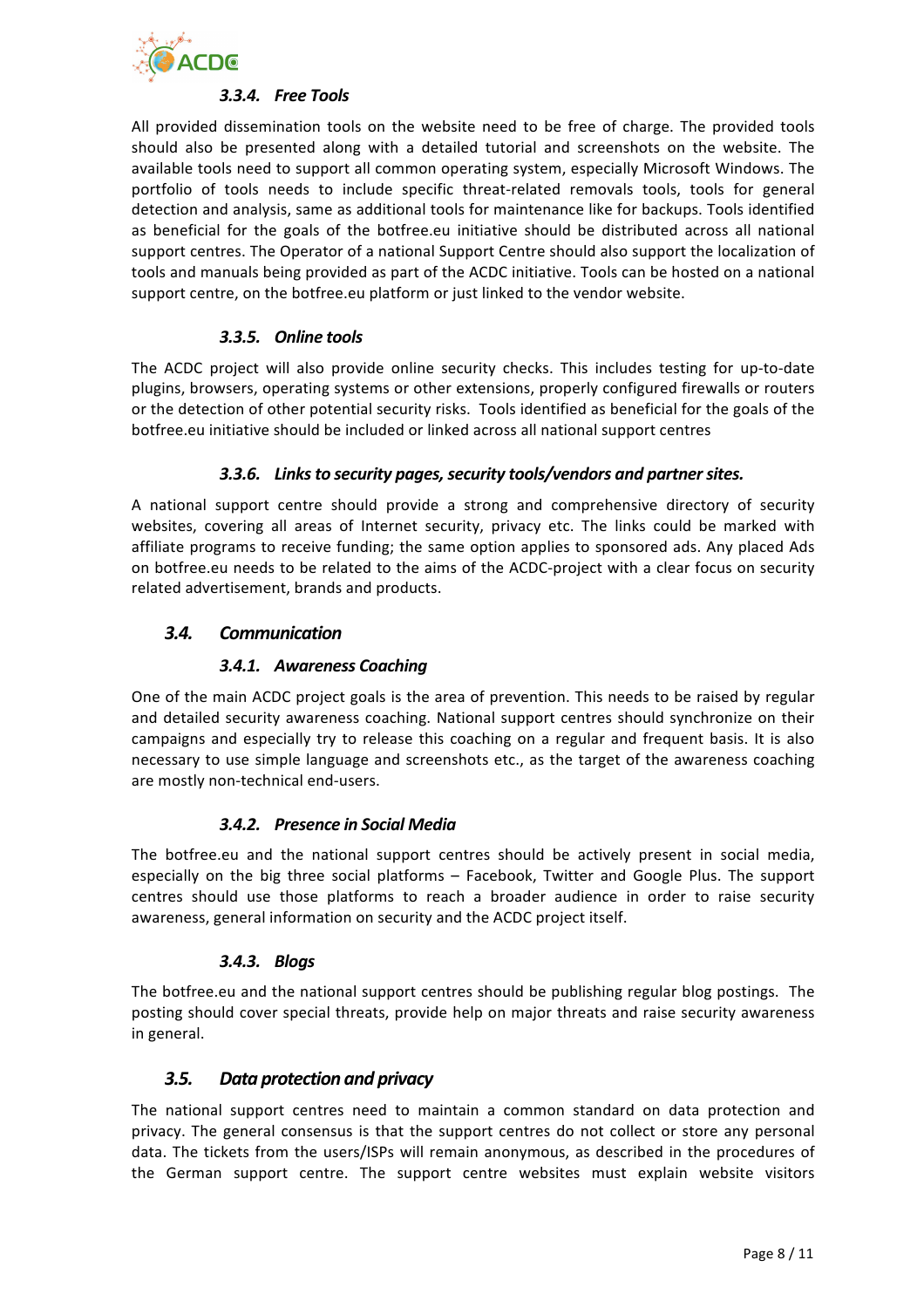

transparently, which type of data they collect or store. Each support centre and the website needs to be in compliance with all participating national privacy laws. No data retrieved by the support centre will be shared with  $3<sup>rd</sup>$  parties and the data exchange between the individual support centres will be strictly limited by data privacy restrictions as defined and identified within the legal analysis within the ACDC project.

# *3.6. Special Landing Pages*

Special landing pages can be provided, if necessary. Those can either refer to special awareness campaigns or be used for redirecting users with a specific infection as already introduced with the dns-changer.eu website by ECO.

# **4. Example for a National Support Centre: Germany / ECO**

The German national support centre has been launched in 2010. It provides various layers of service and can be seen as a pilot model for other national support centres. ECO provides the following services:

# *4.1. Initiative–S*

The initiative-S is a project run by ECO and supported by the Federal Ministry of Economics and Industry. The initiative provides a service to companies, which scans their websites in regular intervals for potential infections. Should the security experts detect an infection, defacement, or a phishing page, the company receives an email with initial information on cleaning the websites and possibly the company computer system. In addition, the email includes a ticket number and contact information for the Initiative-S experts, who are happy to answer any questions and help analyse the situation and find the appropriate solutions. A renewed check is performed and if the malicious code is still online, the company will be notified again and the Internet Provider will also be informed. Another part of this initiative includes prevention and education to avoid future infections. 

## *4.2. Botfrei.de*

Botfrei.de is an initiative from ECO supported by the Federal Office for Information Security (BSI). The goal of this project is to reduce the number of botnet infected computer clients in Germany. Its aims are to inform about botnets, to clean infected computers and to prevent future infections. Spamtraps and honeypots are used to find infected PCs. For this purpose, only attacks from infected PCs are evaluated. In no case does an evaluation of the Internet traffic through deep packet inspection or similar methods take place. User behaviour is not recorded or evaluated. 

## *4.3. The ABBZ (Anti Botnet Advisory Centre)*

The ABBZ is the German national support centre consisting of a website and a user help desk with telephonic support. With the help of this help desk, Internet users whose PCs have been taken over by a Trojan and are part of a botnet which has been confirmed by their Internet access providers can as a start begin to disinfect their PCs themselves by using the offered online tools and by getting support from a help desk assistant upon providing a personal ticket number. The ABBZ has established processes to enable affected end users to clean their PCs themselves as much as possible and to offer a help desk service telephone number (at the cost of a local call) provided by the ISPs to their customers for the purpose of removing malicious code.

## **4.3.1.** Support centre process flow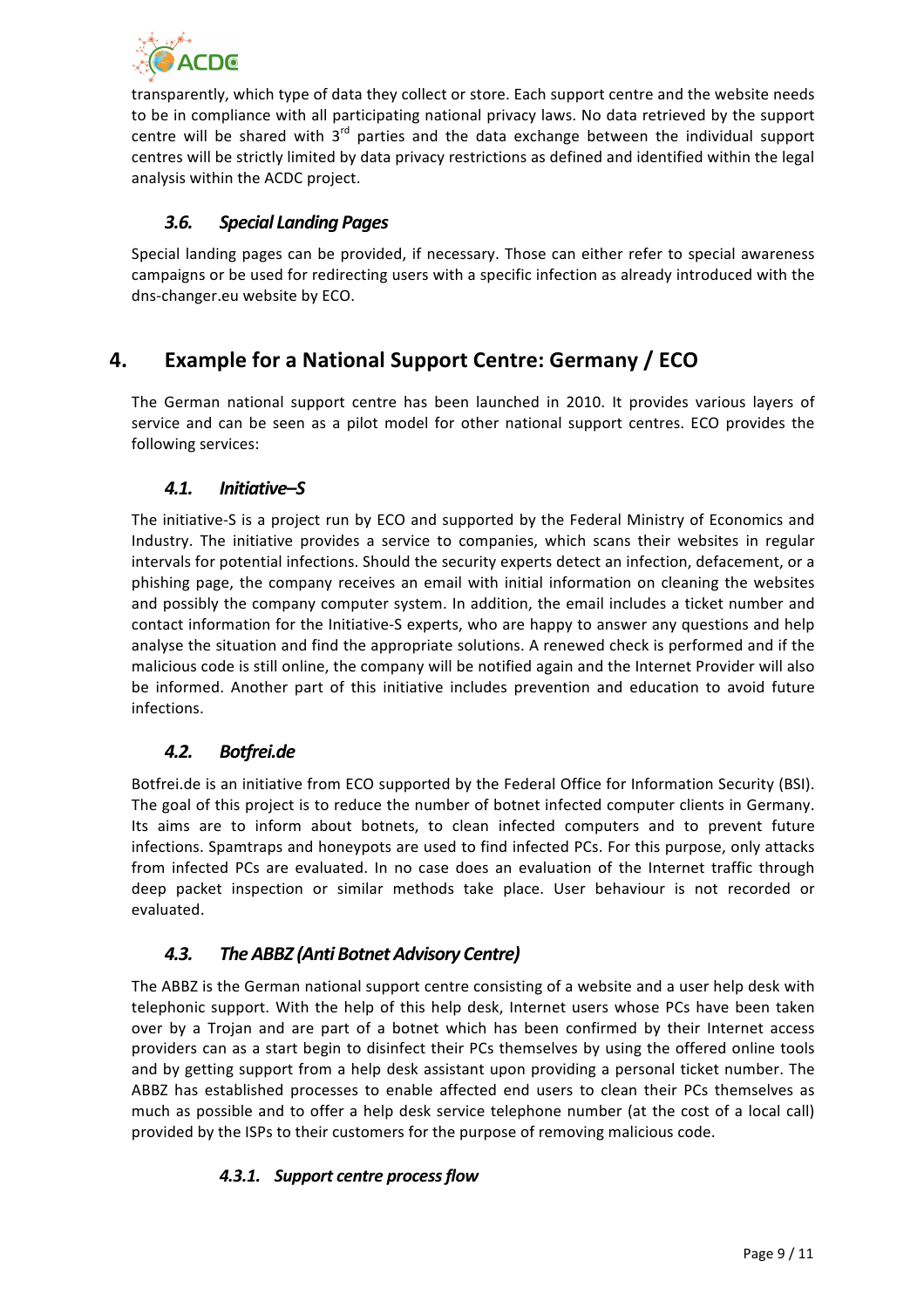

The overall process is mainly as follows:

(a) Providers operate honeypots and Spamtraps. Only the providers can identify their customers from the IP-address at that particular point in time.

(b) Providers inform the particular customers according to the process determined by the providers themselves. In the first phase, the customers are informed that they have been infected with malicious software (bot). The customers are referred to the central help website where disinfection instructions are available.

(c) If the customer does not succeed there, he/she can contact his/her provider. The provider can then decide if the customer needs to be referred to the call centre for further help with removing the malware. In this case, the provider gives the customer a pseudonym created trouble ticket number that contains coded information about the infection.

(d) The process is set up so the affected users are initially informed by their ISPs that they can download certain tools from the project help website and that they can carry out steps described there. If the user does not succeed on his own, the user is given a ticket number that will allow him/her to get help telephonically from the help desk. Should that also fail to lead to the desired success, the caller is forwarded to a specialist, going from a Level 1 to a Level 2 support, who will then give further suggestions on what to do. Moreover, Level 2 Support will work out action suggestions for Level 1 support and as the case may be continually update and improve it.

## *4.3.2. Support centre project website*

The central project website provides the respective tools for downloading as well as instructions, and therefore its quality, functionality as well as security are crucial for managing the volume of calls received by the help desk. The website contains detailed step-by-step instructions as well as the respective tools to enable the end user to disinfect his/her own computer. The website also provides tools available for downloading in collaboration with Anti-Virus companies.

#### **4.3.3.** Telephonic support at the support centre

#### *4.3.3.1. Inbound help desk only format*

The help desk is as an inbound only help desk. Exclusively customers identified by their ISPs as infected make incoming calls, and who have received a ticket number from their ISPs for this purpose. The phone number is publically not available. The service telephone calls are billed as a local call.

#### *4.3.3.2. Help desk schedule*

The telephone availability of the help desk is covered from Mondays through Fridays from 09:00 to 18:00. 

## **4.3.4.** The ticket system: Generating the ticket number in accordance with data *privacy regulations as well as by attack type*

Every referring ISP generates the ticket number to include the individual ISP-ID-code so that only that particular ISP can connect to the personal customer data. If the ISP has information about the type of malware, they include that additional information that would be helpful for the cleaning process on the ticket number.

#### *4.3.5. Legal aspects*

Due to the ticket system implemented in this project, participating ISPs do not enter personal customer information into a central database. Help desk employees do not access the customer computer directly or with remote hands but rather walk the customer through the procedure over the phone. The ABBZ does not store, trace or receive any personal data from an infected user or from his computer.